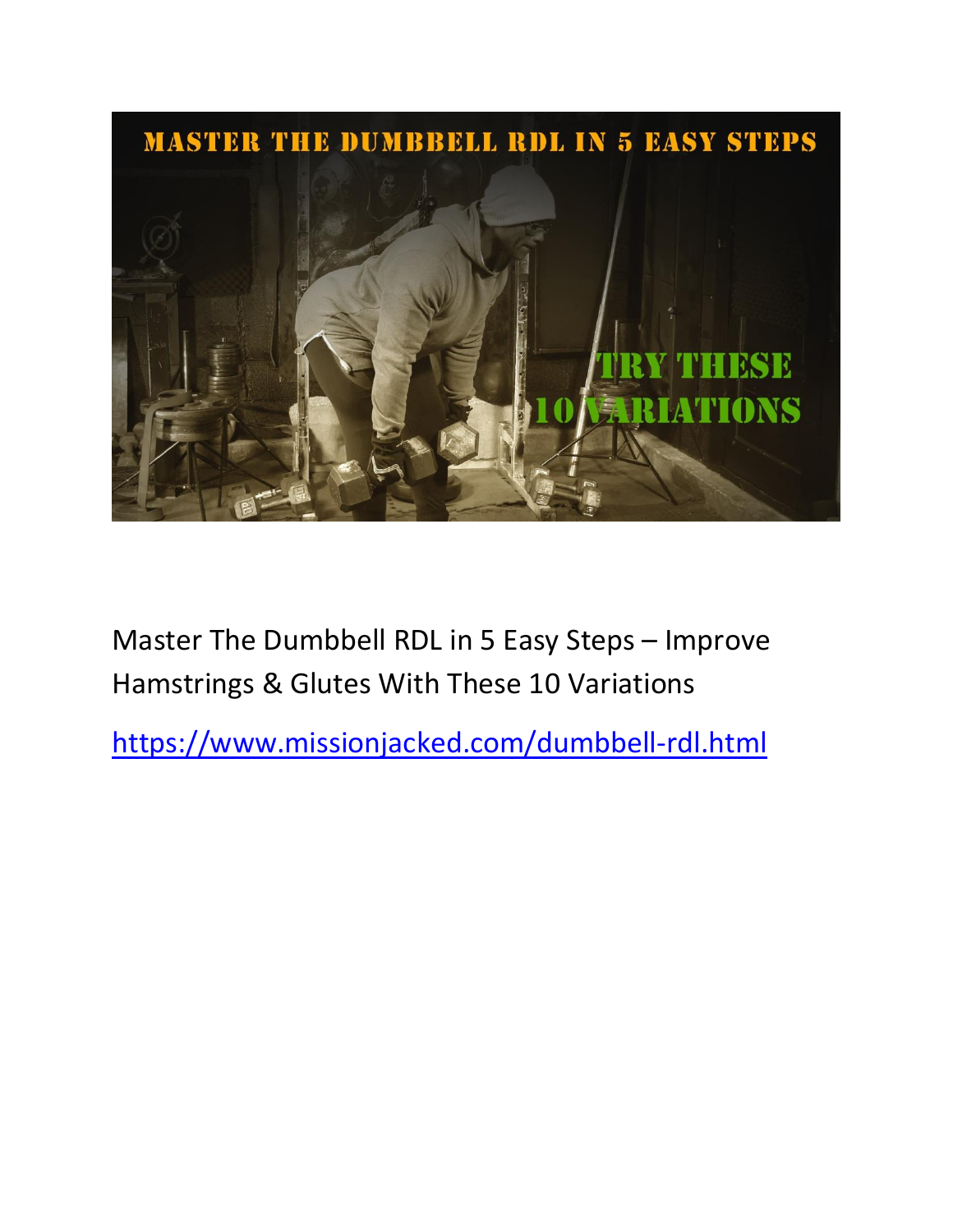Exercise under the spotlight. Master form & execution to improve your hamstrings and gluteus and then try my top 10 db RDL variations.

## **What Is A Dumbbell RDL?**

The dumbbell RDL is to the lower body what the Incline Dumbbell Press is to the upper body. A powerful member of the deadlift family, it's better known as the Romanian Deadlift and can be done with a barbell or a pair of dumbbells. For the benefit of this information, we'll focus exclusively on the dumbbell version of this exercise.

My name is Psymon H., architect of the Mission Jacked movement, creator of the BIG-UP Home Training System, and the man making his name from improving physiques and growing natural muscle with minimal equipment.

In this RDL master class, we'll look at the benefits of RDLs and what makes them different from conventional deadlifts. Next, I'll give you the perfect Dumbbell Romanian Deadlift form guide so you can get the best out of the exercise. Last but not least, I'll share 10 awesome Dumbbell RDL variations for you to try out. This will be the only RDL guide you'll ever need, so bookmark this page and let's get started.

## **What Are The Benefits of RDLs and What Muscles Do Dumbbell RDLs Work?**

The Dumbbell Romanian Deadlift is a formidable opponent when it comes to strengthening the posterior chain. Strengthening your posterior chain will have great rollover effects on improving strength in major compound movements.

Digging a little deeper, Dumbbell RDLs work the four muscles that make up the Hamstrings: the semitendinosus, the semimembranosus, and the two muscles that make up the biceps femoris.

Due to the flexed knee angle and the knees remaining slightly unlocked throughout the movement, this exercise explicitly targets the Hamstrings better than most exercises, especially if you focus on loading the hamstrings during the lowering portion of the movement.

As RDLs is also a hip-hinging movement, it does a great job at directing large amounts of the stimulus to the Gluteus muscles, more so when you concentrate on contracting the Gluteus muscle at the top of the movement.

The dumbbell version of the RDL is especially invaluable to lifters who struggle with the flexibility or range of motion that the barbell version requires.

While the Erector Spinae or the lower back also gets a look while doing an RDL, it shouldn't feel like the most worked muscles after completion of a set. Feeling an overload in the lower back can be due to bad form where not enough of the work has been directed to the Hamstrings and Gluteus. This often comes from lowering too far at the bottom of the movement.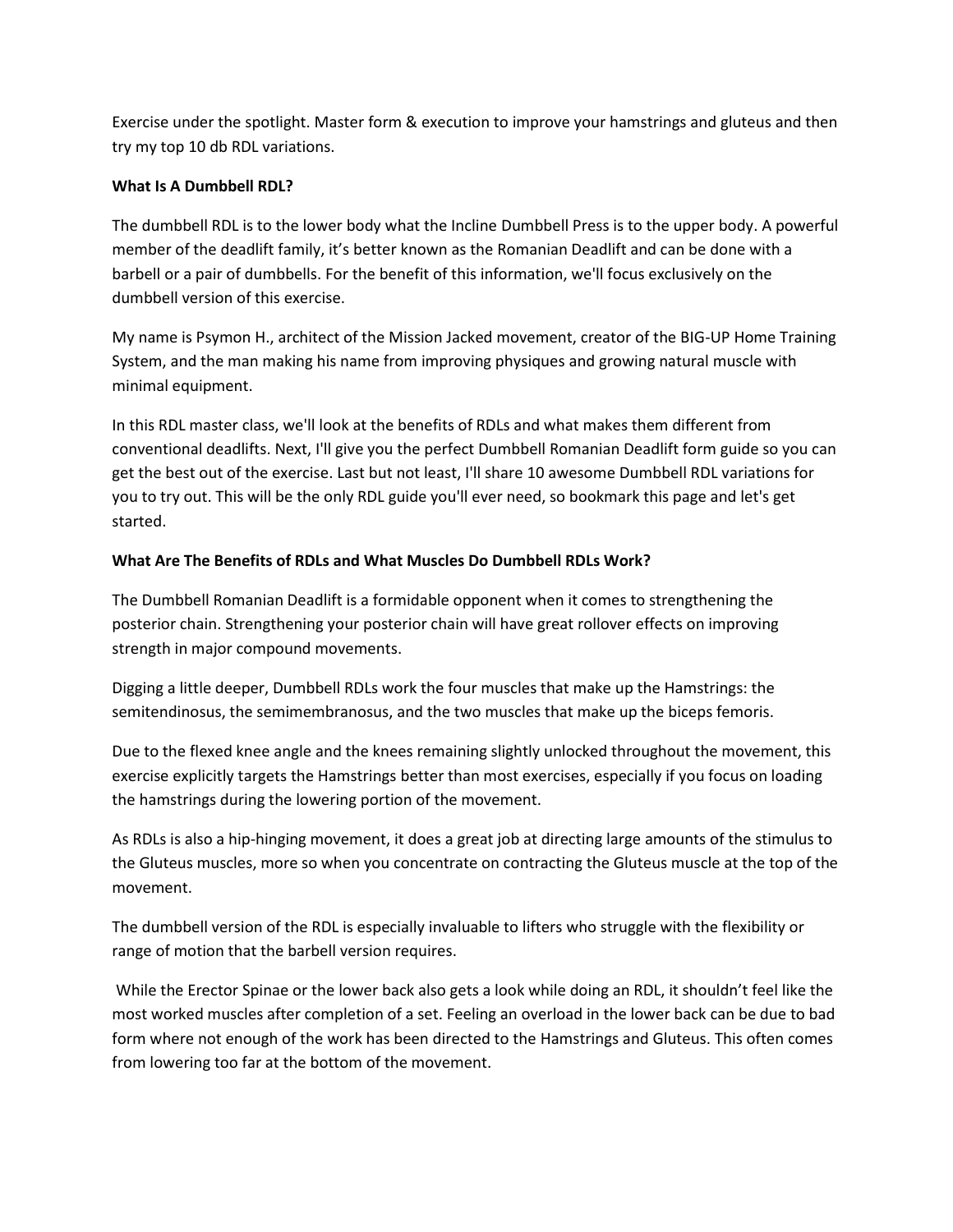As you must maintain a flat back and rigid torso throughout the range of motion, the muscles in your upper and middle back will also take some of the load to help resist spinal flexion. The trapezius muscles are there to help keep the shoulders and torso from rounding.

## **What is the Difference between RDL and Deadlifts?**

While both target similar muscles, there are a few things that make the exercises different from each other

- The deadlifts target the Quad area more while the RDL focuses on the Glutes and hamstrings.
- The deadlift starts on the ground whereas the dumbbell RDL starts in the standing position; this means that the RDL starts with the downward eccentric range of motion, while the deadlift starts with the upward concentric range of motion.
- With the RDL, you pull from the hips. With the deadlift, you push off the floor with your knees.
- When it comes to shoulder positioning, the shoulders are much more forward in the RDL than they are in the deadlift.

## **RDL Form Guide: Proper Dumbbell RDL Form**

For Picture[s https://www.missionjacked.com/dumbbell-rdl.html](https://www.missionjacked.com/dumbbell-rdl.html)

## **Items Needed:** One pair of dumbbells

**Cue 1:** Pick up the dumbbells and use a pronated grip. If the dumbbells are heavy, place them safely on top of a bench first so you can lift them without having to go all the way to the ground to pick them up. Have the dumbbells resting on your outer thighs.

**Cue 2:** Slightly bend at the knees and keep them in this position throughout the entire movement. Have your body weight over your heels.

**Cue 3:** Keep your chest high, back flat and tense core, hamstrings, and gluteus muscles. Focus on feeling the ground underneath you. Engage your Lats so they help keep the dumbbells on your thighs and stop your lower back from rounding.

**Cue 4:** With bent knees, hinge at the hips as far as possible by pushing your butt back until the dumbbells are about level with the top of your shins. This will allow you to activate your hamstrings and glutes more.

**Cue 5:** Squeeze your gluteus to drive your hips up and forward to the top of the movement without extending your knees.

## **Sets and Reps:**

If you are a novice lifter, start with 3 sets of 10 repetitions once per week. If you are an intermediate to an advanced lifter with a few good years of training under your belt, you can do anything from 3-5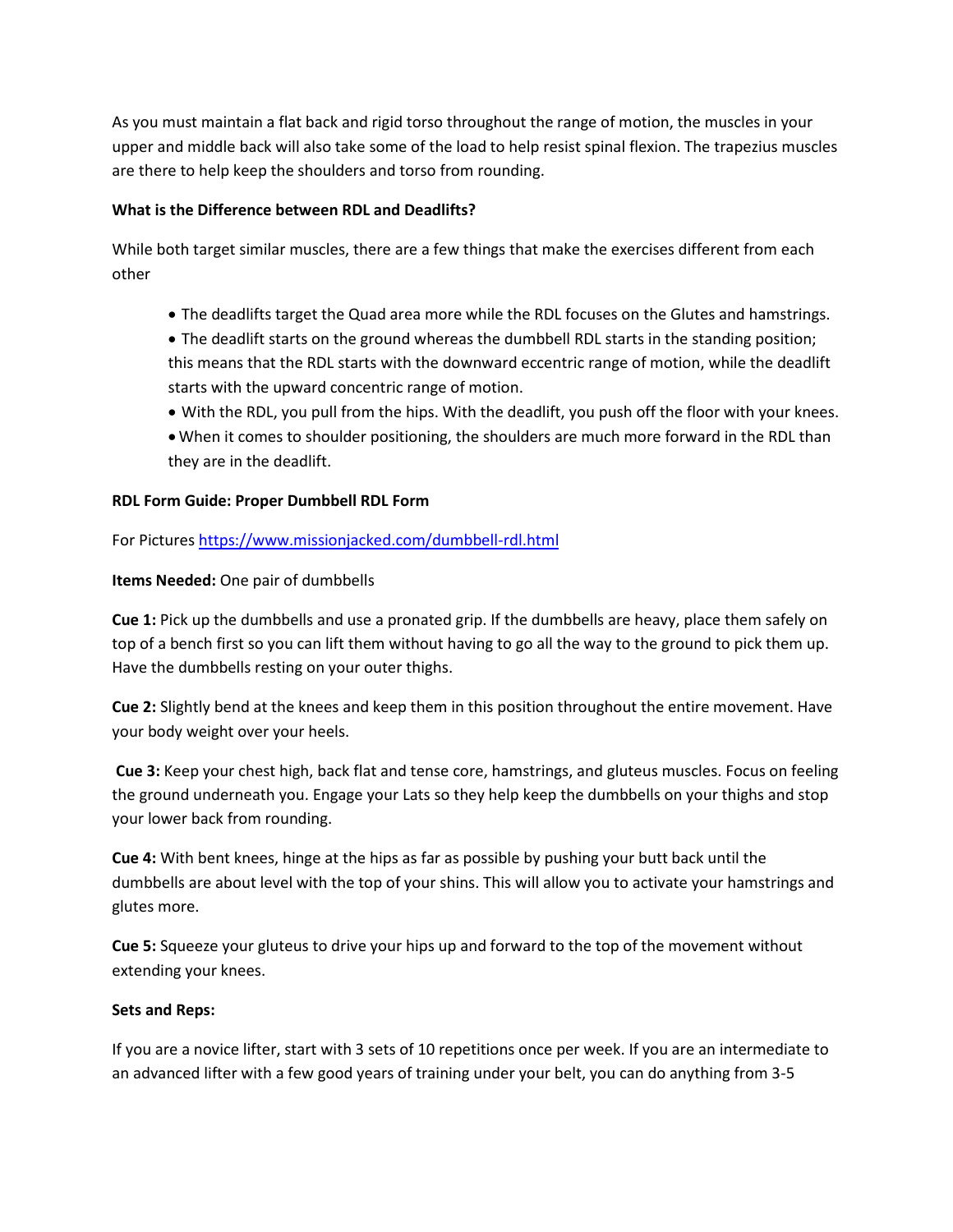working sets in varying rep ranges, aiming for 1-2 repetitions in reserve on each working set. Much will depend on your workout split and ability to recover between workouts.

#### **What Are Some Dumbbell RDL Mistakes?**

**1:** Locking your knees throughout the entire movement. Always have the knees bent so you can hinge without putting unwanted stress on your lower back.

**2:** Not keeping the dumbbells resting on your thighs; doing this will encourage your back to round while losing the maximum engagement of the Gluteus muscles.

**3:** Going too far down. To ensure that this doesn't turn into a deadlift, you want to concentrate on hinging at the hips and pushing your butt back with the dumbbells ending just below the knees.

Now you've mastered the exercise, check out these 10 different variations.

# **Variation 1: Dumbbell RDL With Band: (For Pictures) [https://www.missionjacked.com/dumbbell](https://www.missionjacked.com/dumbbell-rdl.html)[rdl.html](https://www.missionjacked.com/dumbbell-rdl.html)**

The addition of the band will give you more tension as you reach the top of the movement.

**Items Needed:** Pair of dumbbells and light to medium size resistance band.

**Setup:** lay your band on the floor and place a dumbbell on either end of the band. Step on the band with a shoulder-width-apart stance and make sure that the band is securely under the balls of your feet. Grab a dumbbell and the end of the band in each hand. Keeping a flat back, ease yourself into the standing position with your knees slightly bent.

**Cue 1:** Have your body weight over your heels and the dumbbells resting on your outer Quads. Lift your chest and tense your core, Hamstrings, gluteus and engage your Lats.

**Cue 2:** With bent knees, hinge at the hips as far as possible by pushing your butt back until the dumbbells are about level with the top of your shins. You should feel a little slack in the band at this point.

**Cue 3:** Squeeze your glutes to drive your hips up and forward to the top of the movement without extending your knees.

# **Variation 2: Contralateral Dumbbell RDL: : (For Pictures) [https://www.missionjacked.com/dumbbell](https://www.missionjacked.com/dumbbell-rdl.html)[rdl.html](https://www.missionjacked.com/dumbbell-rdl.html)**

Doing your RDL in a single leg staggered stance with cross-body-loading will force you to use additional stabilizing muscles while challenging the opposing hamstring and Gluteus to do all of the work.

**Items Needed:** One dumbbell.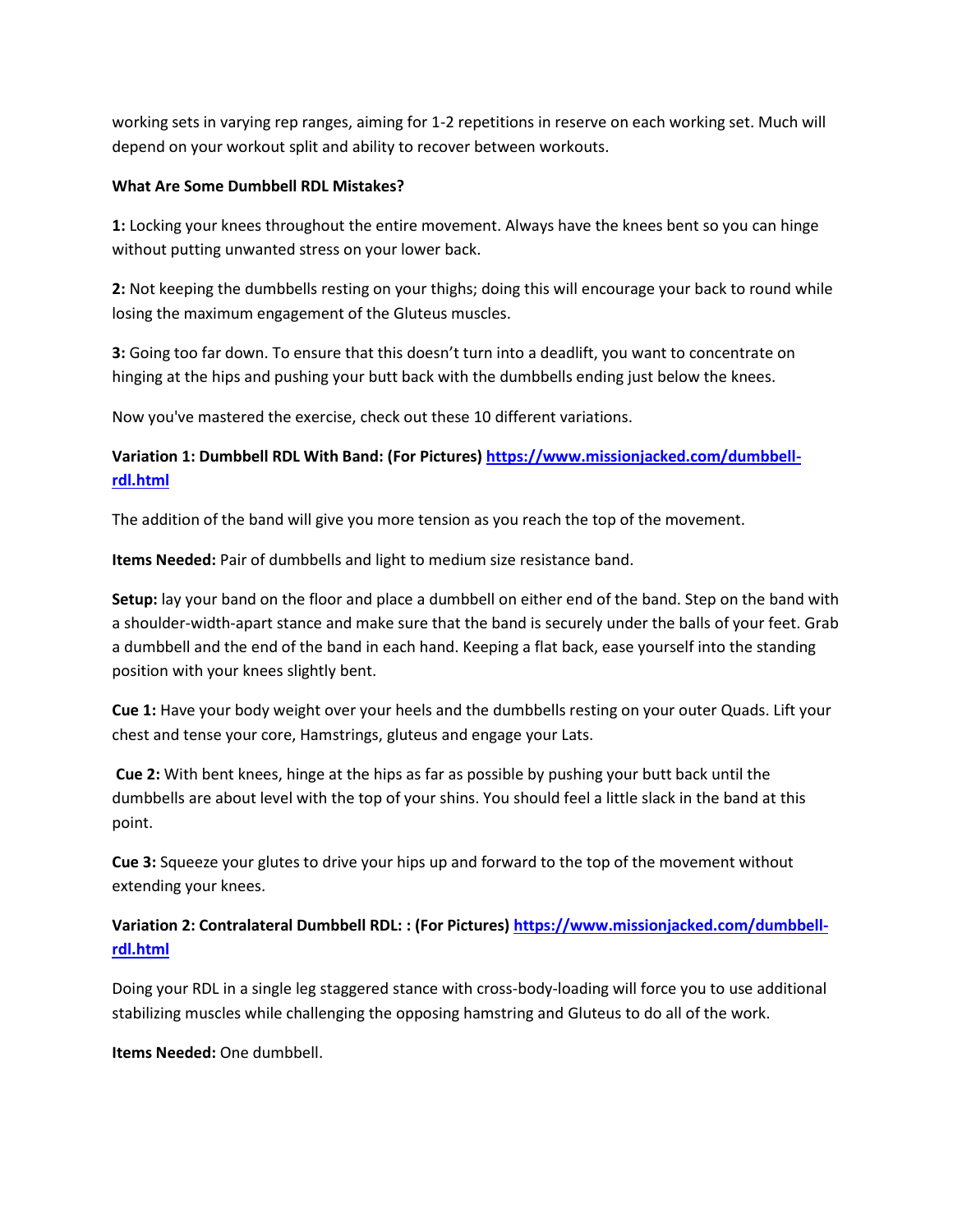**Cue 1:** Stand square on, in a staggered stance. Stay on the toes of your back leg through the entire movement. Place the dumbbell in front of your back leg using a pronated grip and bend your knees.

**Cue 2:** Keep your chest high, tense your core working Hamstring and Gluteus (front leg)

**Cue 3:** Hinge at the hip by pushing your Butt back as far as you can go. At this point, the dumbbell should just be a little lower than your knee. Use the free arm as a balance tool to help you stay square on.

**Cue 4:** Squeeze your glutes to drive your hips up and forward to the top of the movement without extending your knees. Repeat for an equal amount of repetitions on the other leg.

# **Variation 3: Contralateral Dumbbell RDL Version 2: : (For Pictures) <https://www.missionjacked.com/dumbbell-rdl.html>**

Balance is key with this variation. Once you nail the balance, good things will happen

**Items Needed:** One dumbbell.

**Cue 1:** Stand square on, in a staggered stance. Stay on the toes of your back leg through the entire movement. Place the dumbbell in front of your back leg using a pronated grip and bend your knees.

**Cue 2:** Keep your chest high, tense your core working Hamstring and Gluteus (front leg)

**Cue 3:** As you slowly hinge over at the hips, let your back foot come off the floor until your leg is directly behind you and the dumbbell is about level with the standing knee in front. Try to stay square on and don't let the dumbbell force you to fall to one side. Make sure to have the front knee slightly bent throughout the entire movement.

**Cue 4:** Slowly return to the start position with the toes of your back leg resting lightly on the floor behind you. Repeat for an equal amount of repetitions on the other leg.

**Variation 4: Sliding Contralateral Dumbbell RDL: : (For Pictures) <https://www.missionjacked.com/dumbbell-rdl.html>**

While this variant places huge amounts of stress on your working Hamstring and Gluteus, be careful your form doesn't break down as you slide back.

**Items Needed:** One Slider, Bath towel or paper plate, and one dumbbell.

**Setup:** Stand with feet just about shoulder-width apart with the slider firmly under the toes of your right leg. Place the dumbbell on the same side as the slider, ensuring that it is just in front of the Quad muscle.

**Cue 1:** Keep your chest high; tense your core working Hamstring and Gluteus (front leg). Maintain a slight bend in both knees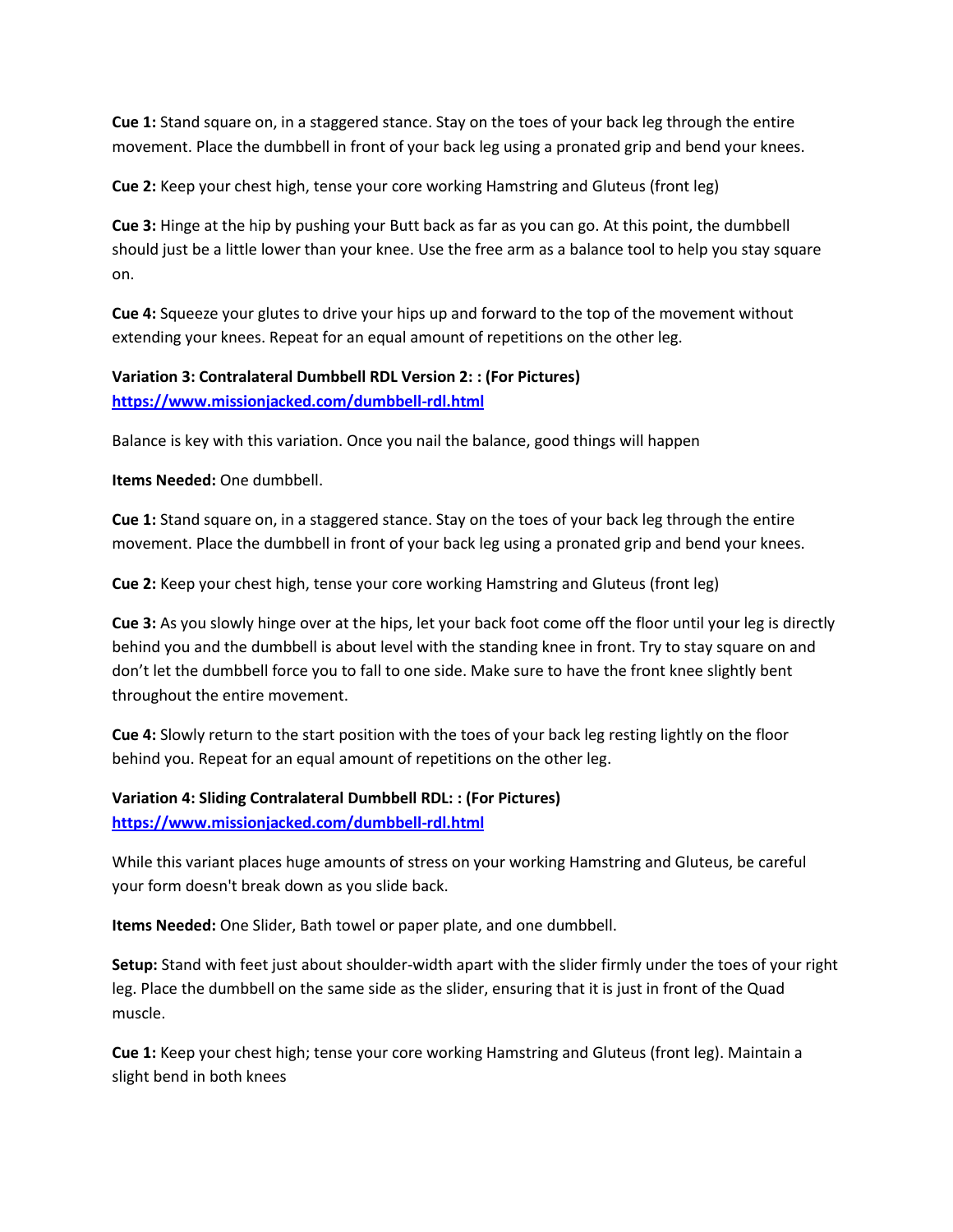**Cue 2:** As you slowly hinge over at the hips, push down and back on the slider until the dumbbell is just below the knee on the front leg. Try to stay square on and ensure you have the front knee slightly bent.

**Cue 3:** Press down on the slider and squeeze your glutes to drive your hips up and forward to the top of the movement without extending your front knee.

## **Variation 5: Curtsy Dumbbell RDL: : (For Pictures[\) https://www.missionjacked.com/dumbbell-rdl.html](https://www.missionjacked.com/dumbbell-rdl.html)**

Choose this variant when you want to turn your RDLs up a notch.

**Items Needed:** One pair of dumbbells

**The Set-Up:** With a dumbbell in each hand, stand with one foot in front of the other. Turn the front foot out at about a 45-degree angle. Get on the toes of your back leg and bend both knees.

**Cue 1:** Slightly bend at the knees and keep them in this position throughout the entire movement.

**Cue 2:** Keep your chest high, back flat and tense core, hamstring, and Glute muscles of your front leg. Focus on feeling the ground underneath you. Engage your Lats so they help keep the dumbbells on your thighs and stop your lower back from rounding.

**Cue 4:** With bent knees, hinge at the hips as far as possible by pushing your butt back until the dumbbells are about level with the top of your front shin.

**Cue 5:** Squeeze your glutes to drive your hips up and forward to the top of the movement without extending your knees. Repeat the process for the other leg.

# **Variation 6: Sumo Stance Dumbbell RDL : (For Pictures[\) https://www.missionjacked.com/dumbbell](https://www.missionjacked.com/dumbbell-rdl.html)[rdl.html](https://www.missionjacked.com/dumbbell-rdl.html)**

This is a perfect alternative for the Dumbbell Sumo Deadlift and zeros in on the Hamstrings and Gluteus with venom.

**Setup:** Stand with dumbbells in hand with a wider than shoulder-width stance and feet turned out at a 45-degree angle.

**Cue 1:** Have the dumbbells resting on your inner Quads with a pronated grip.

**Cue 2:** Keep your chest high, tense your core, hamstrings, and glutes and engage your Lats.

**Cue 3:** Transfer your body weight to your heels and slightly bend your knees.

**Cue 4:** Slowly hinge at the hips by pushing your Butt back as far as possible. The dumbbells should be level or just below our Knees.

**Cue 5:** Squeeze your glutes to drive your hips up and forward to the top of the movement without extending your knees.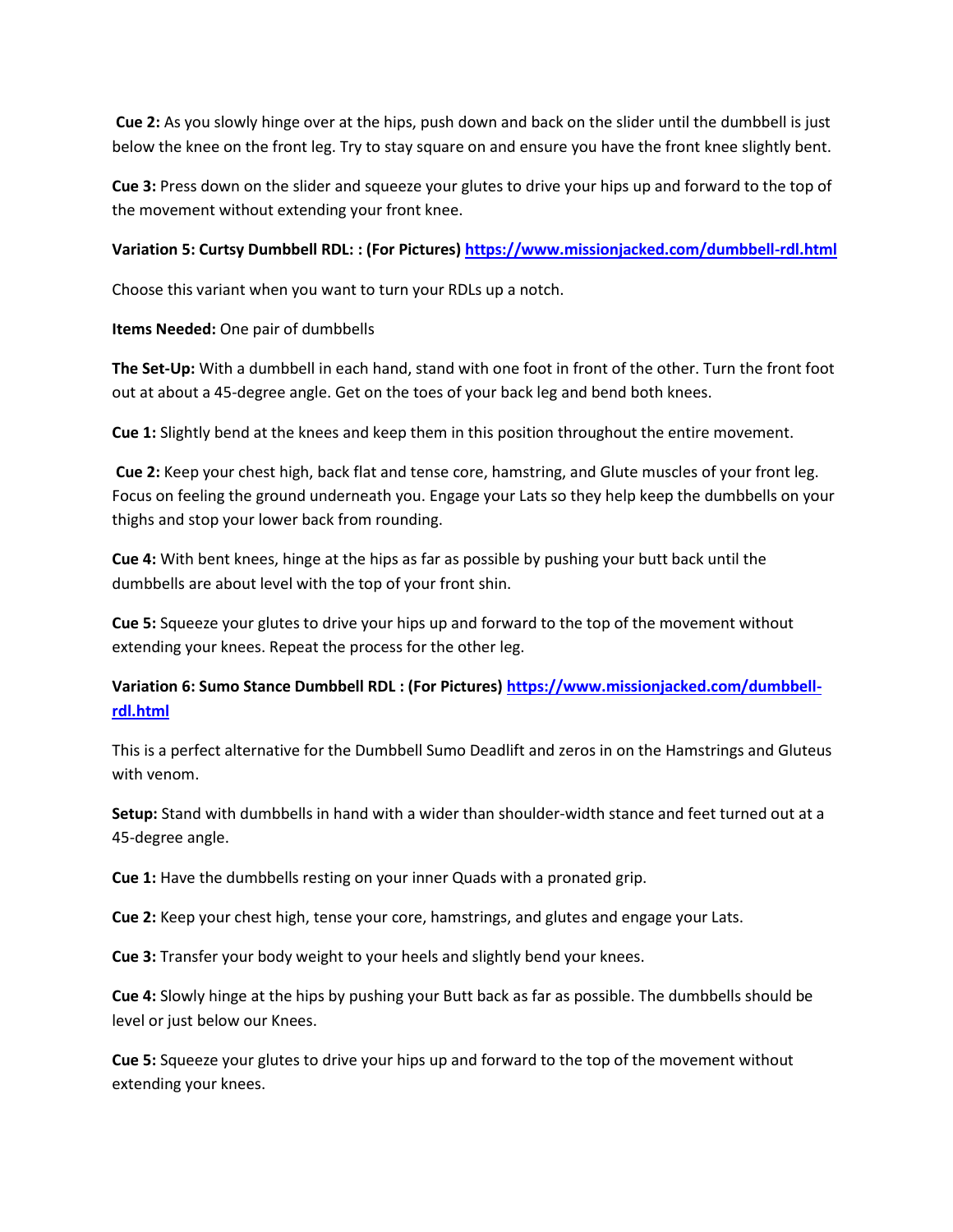### **Advanced RDL Workout:**

The great thing about the dumbbell RDL is that you can combine it with other exercises to make a timesaving In-set Superset.

In-Set Supersets are intensity techniques used to push the training boundaries. Usually, the In-Set Superset is done by alternating between two different exercises for the same muscle group within one set.

**For example:** using chest, you would perform one repetition of an Incline Dumbbell Press followed by one repetition of an Incline fly. You would alternate between the two exercises until you have completed the set.

We're going to do things slightly differently with our RDLs by pitching them together with a few different compound exercises to up the intensity. The following exercise combinations are perfect time-savers especially if you do full-body workout splits and want to hammer additional muscle groups in one go.

This style of training is not recommended for novice and early intermediate lifters. After I show you four RDL In-Set Supersets, I'll share exactly how to perform each exercise dual.

# **Variation 7: Dumbbell RDL Into Shrug: : (For Pictures) [https://www.missionjacked.com/dumbbell](https://www.missionjacked.com/dumbbell-rdl.html)[rdl.html](https://www.missionjacked.com/dumbbell-rdl.html)**

This is a great combo for involving more of the upper trap muscles along with the other muscles that get stimulated during a set of RDLs.

**Cue 1:** Pick up the dumbbells and use a pronated grip. If the dumbbells are heavy, place them safely on top of a bench first so you can lift them without having to go all the way to the ground to pick them up. Have the dumbbells resting on your outer thighs.

**Cue 2:** Slightly bend at the knees and keep them in this position throughout the entire movement. Have your body weight over your heels.

**Cue 3:** Keep your chest high, back flat and tense core, hamstrings, and Glute muscles. Focus on feeling the ground underneath you. Engage your Lats so they help keep the dumbbells on your thighs and stop your lower back from rounding.

**Cue 4:** With bent knees, hinge at the hips as far as possible by pushing your butt back until the dumbbells are about level with the top of your shins. This will allow you to activate your hamstrings and glutes more.

**Cue 5:** Squeeze your glutes to drive your hips up and forward to the top of the movement without extending your knees.

**Cue 6:** Shrug the dumbbells as high as you can and hold them briefly before lowering the dumbbells to the start position.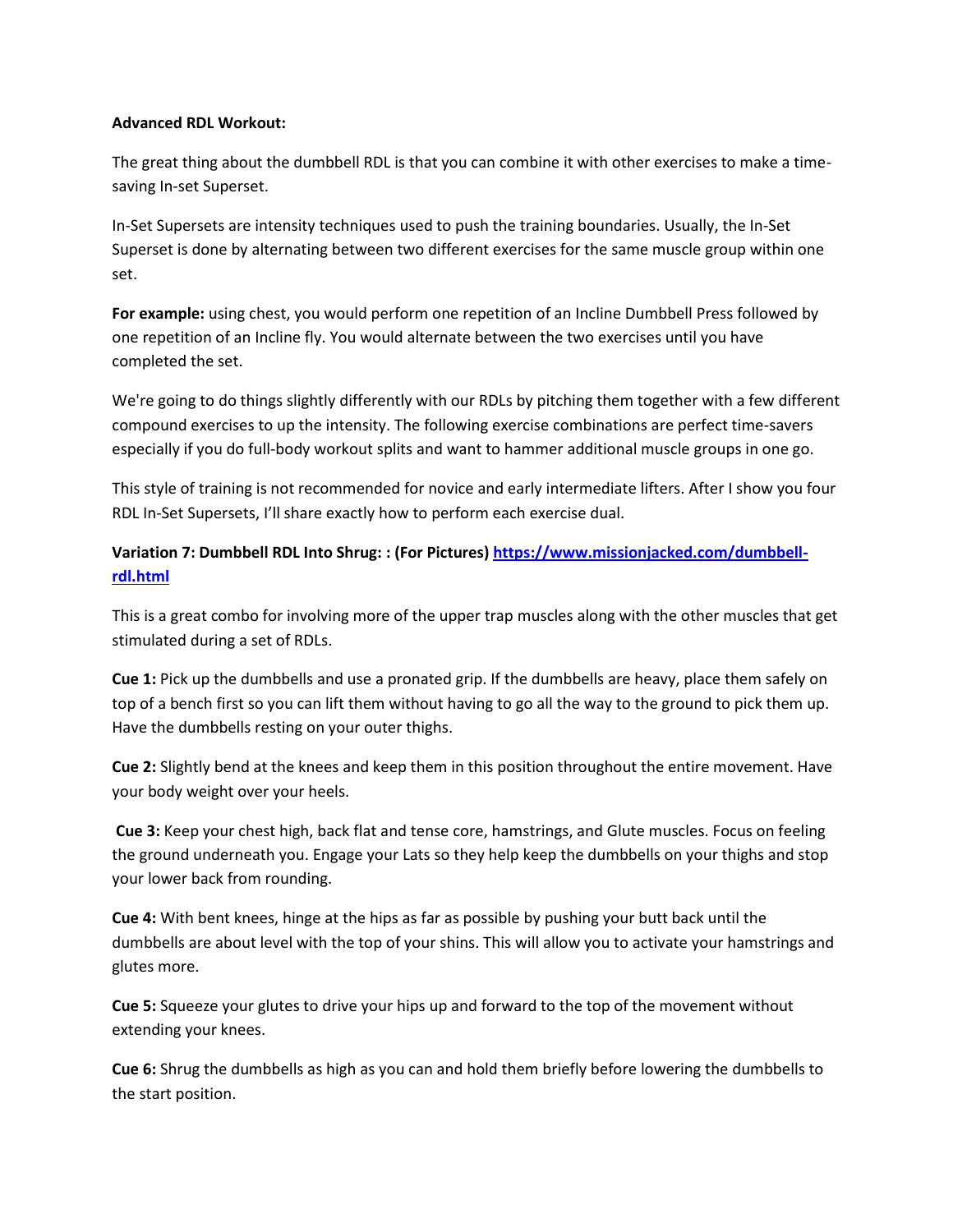**Cue 7:** Alternate between the two exercises movements until your set is complete.

# **Variation 8: Dumbbell RDL into Squat : (For Pictures[\) https://www.missionjacked.com/dumbbell](https://www.missionjacked.com/dumbbell-rdl.html)[rdl.html](https://www.missionjacked.com/dumbbell-rdl.html)**

This terrific exercise combo works well for either lower body designated workouts or full-body sessions because you have a high and focused blanket coverage on the Quads, Hamstrings, and Glutes.

**Cue 1:** Pick up the dumbbells and use a pronated grip. If the dumbbells are heavy, place them safely on top of a bench first so you can lift them without having to go all the way to the ground to pick them up. Have the dumbbells resting on your outer thighs.

**Cue 2:** Slightly bend at the knees and keep them in this position throughout the entire movement. Have your body weight over your heels.

**Cue 3:** Keep your chest high, back flat and tense core, hamstrings, and Glute muscles. Focus on feeling the ground underneath you. Engage your Lats so they help keep the dumbbells on your thighs and stop your lower back from rounding.

**Cue 4:** With bent knees, hinge at the hips as far as possible by pushing your butt back until the dumbbells are about level with the top of your shins. This will allow you to activate your hamstrings and glutes more.

**Cue 5:** Squeeze your glutes to drive your hips up and forward to the top of the movement without extending your knees.

**Cue 6:** Bring the dumbbells to your side while keeping your upper body as rigid as possible. Proceed into a Dumbbell Squat until your Quads are at a 90-degree angle to the floor.

**Cue 7:** Briefly hold at the bottom before powering your way back to the top of the movement.

**Cue 8:** Make sure you have a slight bend in your knees before returning to the Dumbbell RDL portion of the exercise.

**Variation 9: Dumbbell RDL into Bent Over Row: : (For Pictures) <https://www.missionjacked.com/dumbbell-rdl.html>**

An awesome doubleheader that will throw extra stress on the Lats as well as do everything a good Dumbbell RDL should do.

**Cue 1:** Pick up the dumbbells and use a pronated grip. If the dumbbells are heavy, place them safely on top of a bench first so you can lift them without having to go all the way to the ground to pick them up. Have the dumbbells resting on your outer thighs.

**Cue 2:** Slightly bend at the knees and keep them in this position throughout the entire movement. Have your body weight over your heels.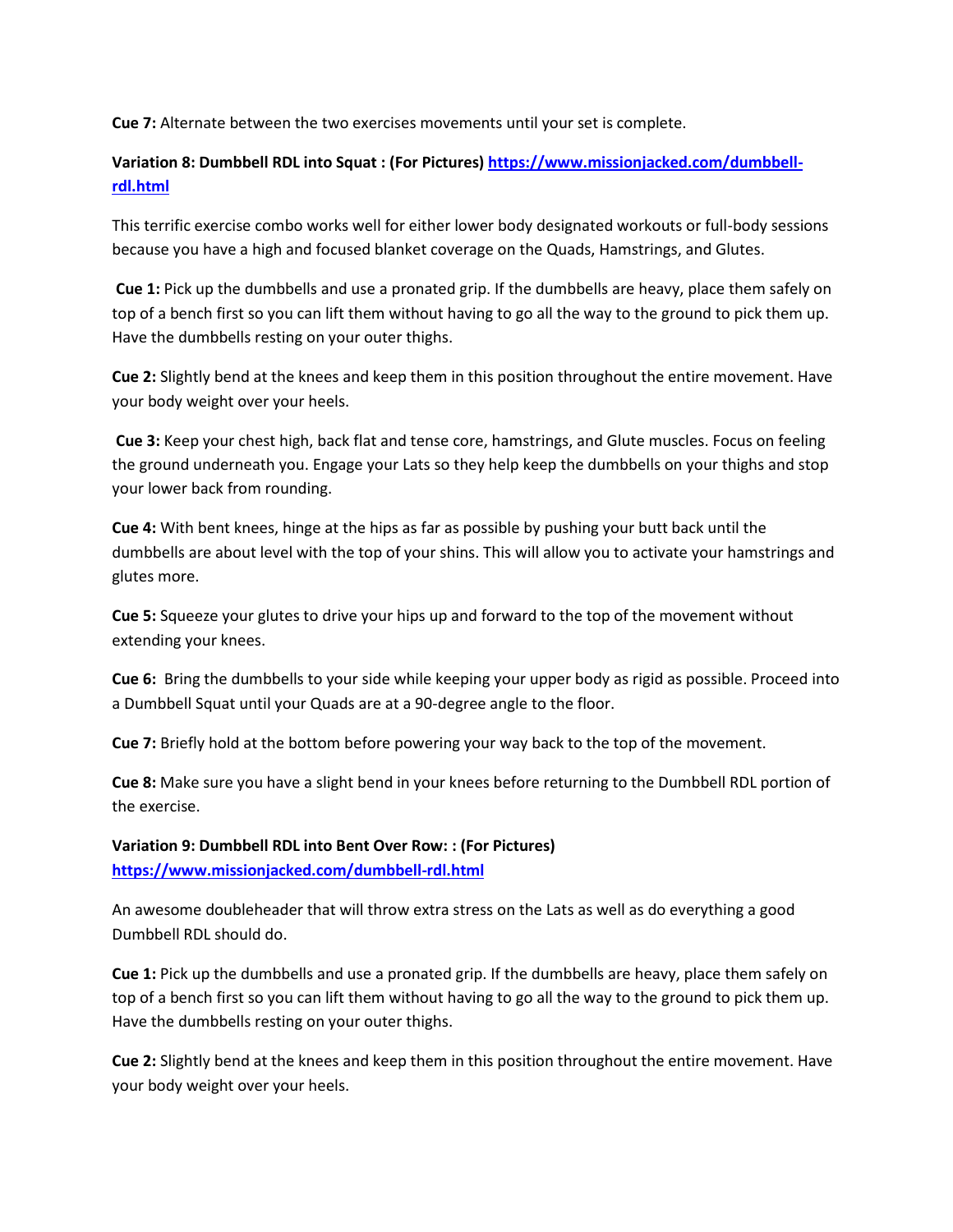**Cue 3:** Keep your chest high, back flat and tense core, hamstrings, and Glute muscles. Focus on feeling the ground underneath you. Engage your Lats so they help keep the dumbbells on your thighs and stop your lower back from rounding.

**Cue 4:** With bent knees, hinge at the hips as far as possible by pushing your butt back until the dumbbells are about level with the top of your shins. This will allow you to activate your hamstrings and glutes more.

**Cue 5:** In This position, row the dumbbells into your hips. Hold briefly before returning the dumbbells to the outstretched position.

**Cue 6:** Squeeze your glutes to drive your hips up and forward to the top of the movement without extending your knees.

**Variation 10: Curtsy Dumbbell RDL Into Curtsy Squat : (For Pictures) <https://www.missionjacked.com/dumbbell-rdl.html>**

This In-Set Superset will need all of your grit and determination to complete with good form.

**The Set-Up:** With a dumbbell in each hand, stand with one foot in front of the other. Turn the front foot out at about a 45-degree angle. Get on the toes of your back leg and bend both knees.

**Cue 1:** Slightly bend at the knees and keep them in this position throughout the entire movement.

**Cue 2:** Keep your chest high, back flat and tense core, hamstring, and Glute muscles of your front leg. Focus on feeling the ground underneath you. Engage your Lats so they help keep the dumbbells on your thighs and stop your lower back from rounding.

**Cue 4:** With bent knees, hinge at the hips as far as possible by pushing your butt back until the dumbbells are about level with the top of your front shin.

**Cue 5:** Squeeze your glutes to drive your hips up and forward to the top of the movement without extending your knees.

**Cue 6:** Slowly lower yourself down into a full curtsy making sure to let your knee track out to the side. Once your front Quad is at a 90-degree angle to the floor, hold briefly before returning to the top. Repeat the process for the other leg once the desired repetitions have been completed.

### **In-Set Superset Sets and Reps:**

For these In-Set Supersets choose 1-2 exercises and start with 2 sets of 16 repetitions, meaning that you will alternate between the two exercises until you have completed 8 repetitions of each exercise totaling 16 repetitions. If you're used to working with reps in reserve (RIR), shoot for 2 reps in reserve on each working set. Here's a great way to implement reps in reserve using dumbbell RDLs